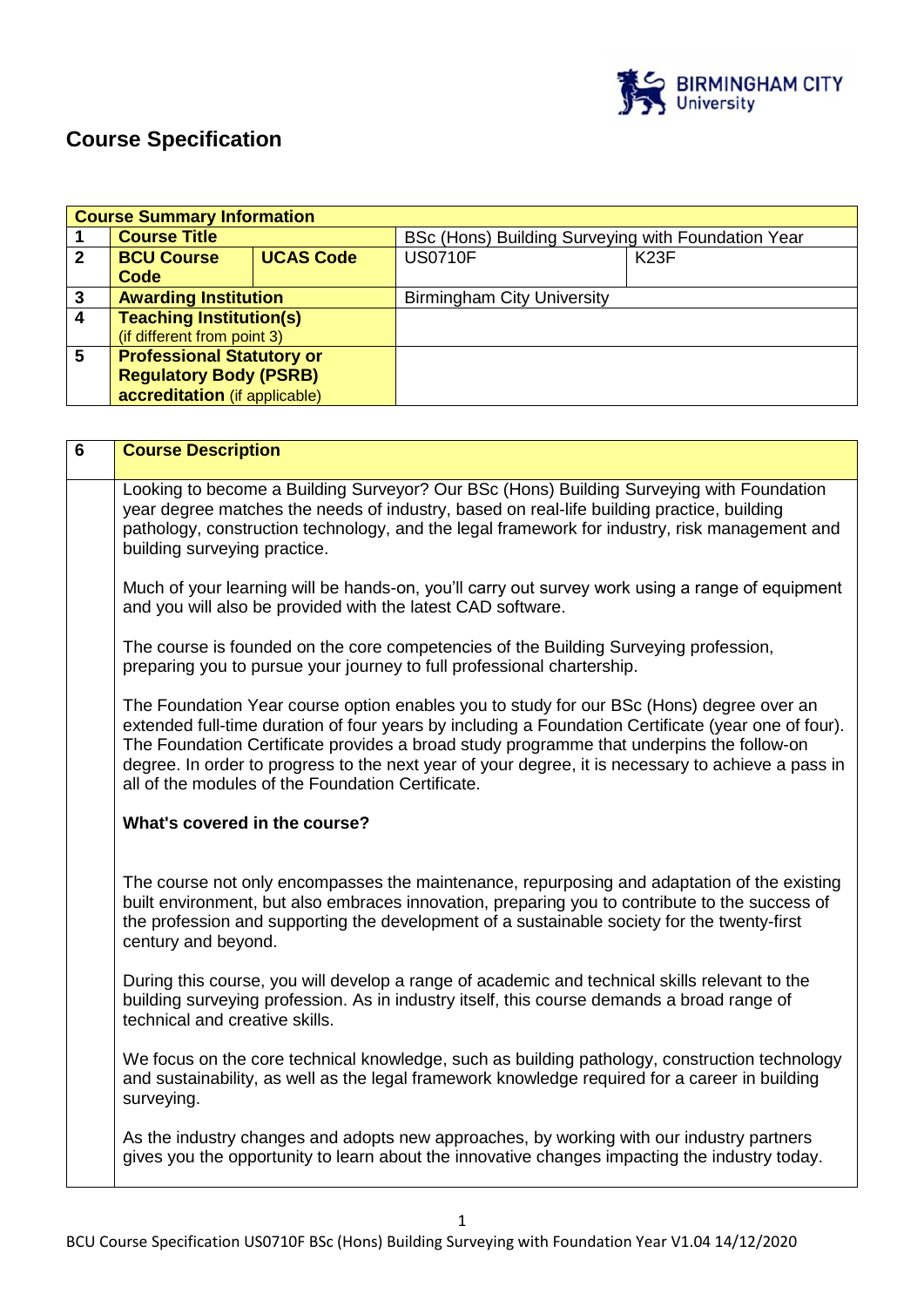

The course aims to produce building surveyors with a well-rounded ability to mix technical, creative and business skills, ready to join an equally fast-moving built environment. You will therefore be industry-ready and can look forward to a fulfilling and enjoyable career as a building surveyor.

|                | <b>Course Awards</b>                                     |       |                |  |
|----------------|----------------------------------------------------------|-------|----------------|--|
| 7a             | <b>Name of Final Award</b>                               | Level | <b>Credits</b> |  |
|                |                                                          |       | <b>Awarded</b> |  |
|                | Bachelor of Science with Honours Building Surveying      | 6     | 480            |  |
|                | Bachelor of Science with Honours Building Surveying with | 6     | 600            |  |
|                | <b>Professional Placement Year</b>                       |       |                |  |
| 7 <sub>b</sub> | <b>Exit Awards and Credits Awarded</b>                   |       |                |  |
|                | <b>Foundation Certificate Built Environment</b>          |       | 120            |  |
|                | Certificate of Higher Education Building Surveying       |       | 240            |  |
|                | Diploma of Higher Education Building Surveying           | 5     | 360            |  |
|                | <b>Bachelor of Science Building Surveying</b>            | 6     | 420            |  |

# **8 Derogation from the University Regulations**  Not applicable

| 9                       | <b>Delivery Patterns</b> |                    |                          |                 |  |
|-------------------------|--------------------------|--------------------|--------------------------|-----------------|--|
| <b>Mode(s) of Study</b> |                          | <b>Location</b>    | <b>Duration of Study</b> | Code            |  |
| Full Time               |                          | <b>City Centre</b> | 4 vears                  | <b>US0710F</b>  |  |
| With Professional       |                          | <b>City Centre</b> | 5 years                  | <b>US0710FS</b> |  |
| <b>Placement Year</b>   |                          |                    |                          |                 |  |

# **10 Entry Requirements**

The admission requirements for this course are stated on the course page of the BCU website at <https://www.bcu.ac.uk/> or may be found by searching for the course entry profile located on the UCAS website.

| 11             | <b>Course Learning Outcomes</b>                                                                                                                                                                                |
|----------------|----------------------------------------------------------------------------------------------------------------------------------------------------------------------------------------------------------------|
|                | <b>Knowledge and Understanding</b>                                                                                                                                                                             |
| $\overline{1}$ | Develop an awareness of key concepts and techniques within the built environment (L3<br>outcome).                                                                                                              |
| $\overline{2}$ | Recognise the legal, ethical and practical requirements within the built environment and wider<br>society (L3 outcome).                                                                                        |
| $\mathbf{3}$   | Construction materials and technology relating to a wide range of building and civil engineering<br>projects with appropriate regard for accessibility, health and safety and environmental<br>responsibility. |
| $\overline{4}$ | Information and communication technology including the use the use of standard software, and<br>a range of industry specific software.                                                                         |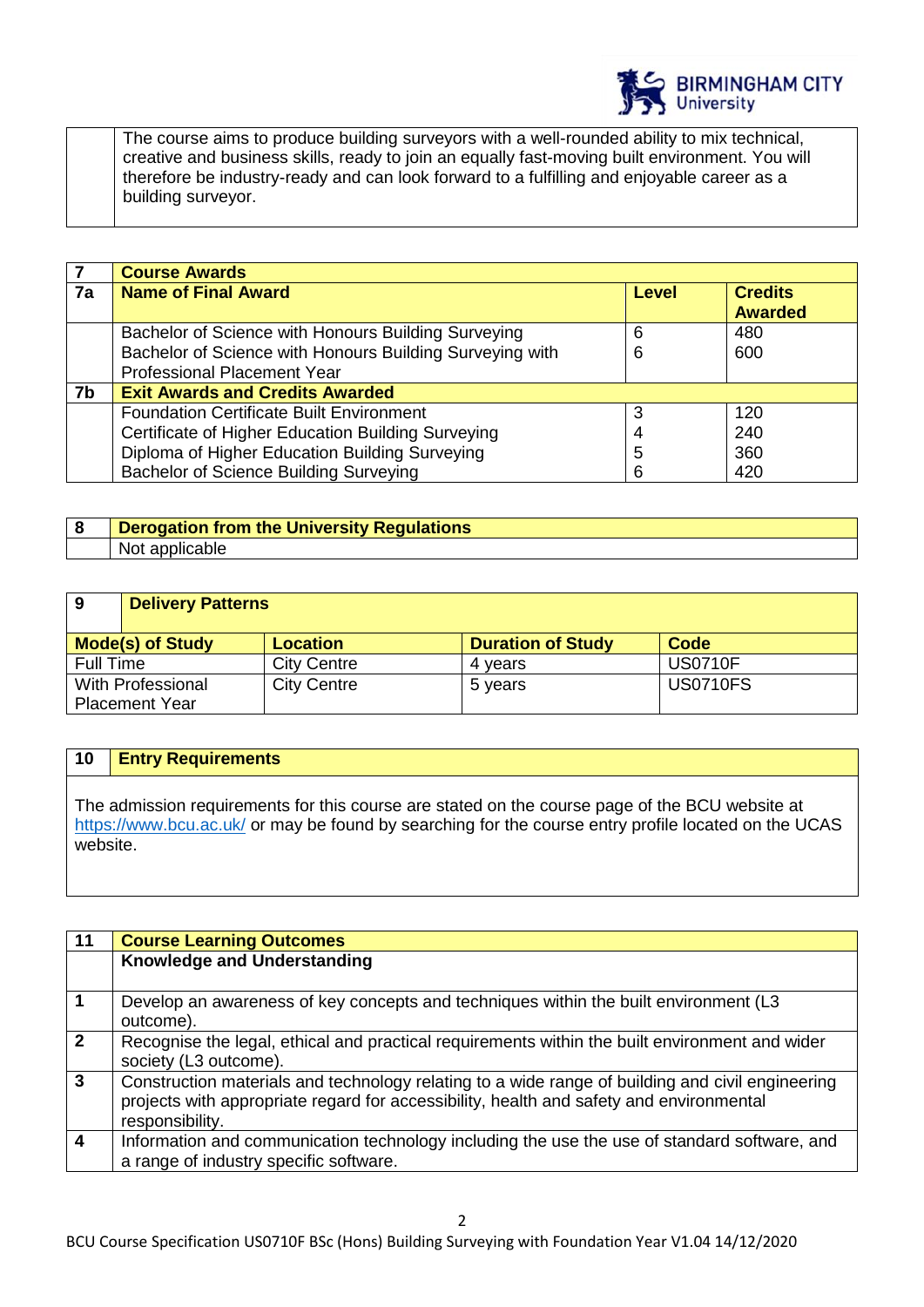

| $\overline{\mathbf{5}}$ | The English legal system. The broad range of legislative, common and contract law, health and<br>safety, accessibility and environmental responsibility.                                                                                                                                                                   |
|-------------------------|----------------------------------------------------------------------------------------------------------------------------------------------------------------------------------------------------------------------------------------------------------------------------------------------------------------------------|
| 6                       | Operating in a professional and business environment. Including the various local, national and<br>international agenda that impact and have impacted on that; management and professional<br>theories; relationship management and business skills; and requirements and benefits of<br>effective information production. |
|                         | <b>Cognitive and Intellectual Skills</b>                                                                                                                                                                                                                                                                                   |
| $\overline{7}$          | Demonstrate problem solving techniques through the application of theoretical and technical<br>skills (L3 outcome).                                                                                                                                                                                                        |
| 8                       | Locate and analyse from a range of appropriate sources & information to support a coherent<br>argument (L3 outcome).                                                                                                                                                                                                       |
| $\boldsymbol{9}$        | Analyse, critically evaluate and produce a sophisticated synthesis of economic technical and<br>legal principles and concepts, exposing the weaknesses of solutions and presenting a reasoned<br>best choice.                                                                                                              |
| 10                      | Apply economic, technical, legal and other knowledge theories and concepts to a diverse range<br>of practical issues and problems, making critical judgements about differing approaches to<br>solving for those issues and problems.                                                                                      |
| 11                      | Transfer learning study skills to new fields of the course discipline.                                                                                                                                                                                                                                                     |
| 12                      | Use proficiently information and materials from a variety of sources.                                                                                                                                                                                                                                                      |
|                         | <b>Practical and Professional Skills</b>                                                                                                                                                                                                                                                                                   |
| 13                      | Apply quantitative methods to solve practical problems in a general context (L3 outcome).                                                                                                                                                                                                                                  |
| $\overline{14}$         | Undertake a variety of surveys in a professional and competent manner with due regard for own<br>and others' health and safety.                                                                                                                                                                                            |
| 15                      | Act independently in constructing own learning models, plan and undertake tasks including<br>working to deadlines and accept responsibility for own learning decisions and reflect on and<br>appraise learning needs and adopt appropriate learning strategies.                                                            |
| 16                      | Apply, with quidance, speculation and exploration, effective and appropriate methodologies to a<br>major active learning project using primary and secondary paper and electronic sources.                                                                                                                                 |
| 17                      | Identify accurately and proficiently the issues which require research, and draw independent<br>conclusions based on rigorous, analytical and critical assessment of argument, opinion and<br>data.                                                                                                                        |
| 18                      | Collect relevant information, assimilate knowledge, marshal a coherent and rational argument<br>and relate theory to practice.                                                                                                                                                                                             |
|                         | <b>Key Transferable Skills</b>                                                                                                                                                                                                                                                                                             |
| 19                      | Manage time, prioritise activities and work effectively as an individual and as part of a group (L3<br>outcome).                                                                                                                                                                                                           |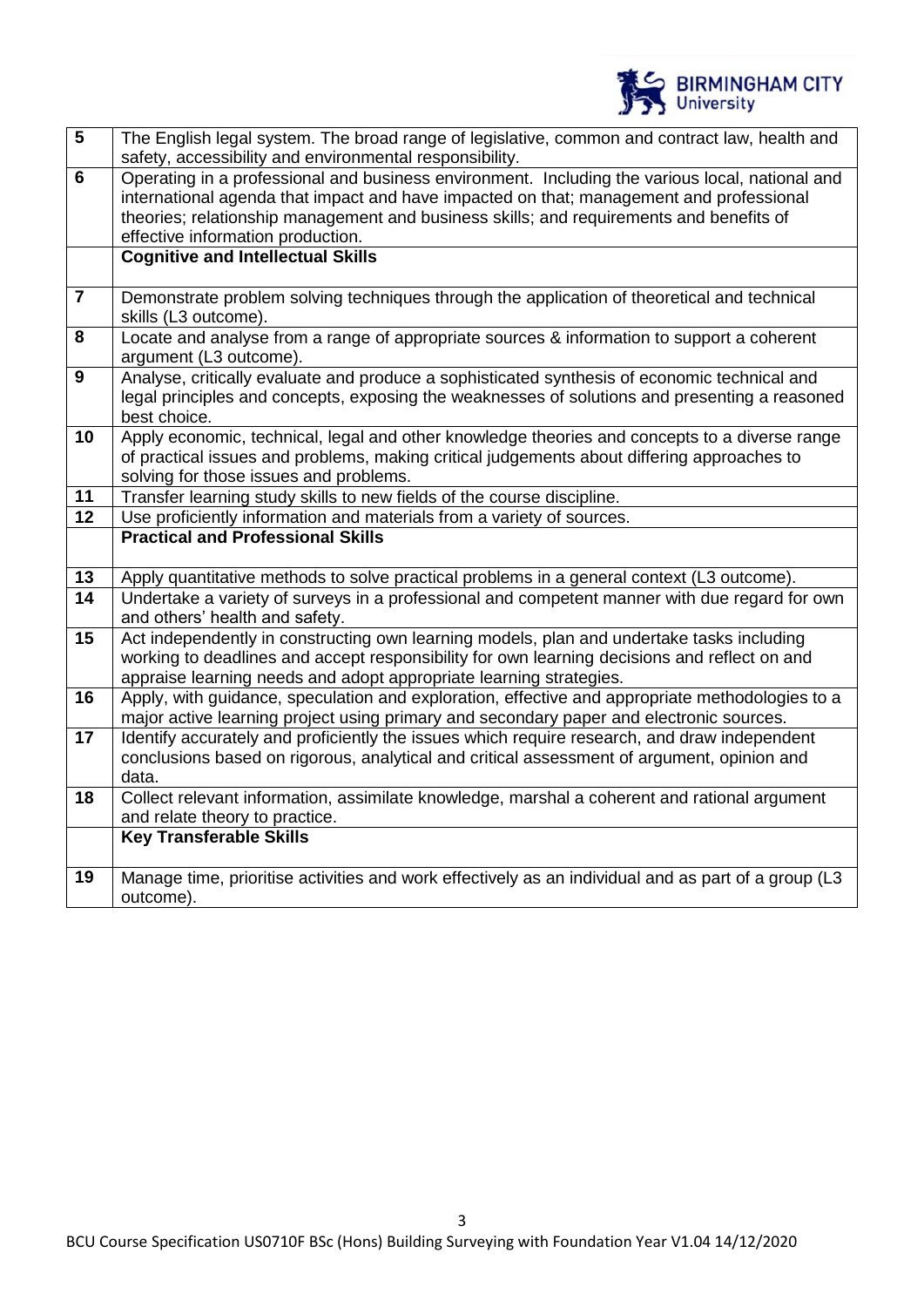

| 20 | Reflect constructively on your own practice and that of others (L3 outcome).                                                                                                           |
|----|----------------------------------------------------------------------------------------------------------------------------------------------------------------------------------------|
| 21 | Understand and use with expertise and precision, both orally and in writing, the English<br>language in relation to issues within construction and property. Being able to effectively |
|    | communicate ideas and concepts to a range of people in oral, graphical and written formats as<br>appropriate.                                                                          |
|    |                                                                                                                                                                                        |
| 22 | Engage with and manage own learning experience. Show self-awareness and confidence in                                                                                                  |
|    | managing one's self, workload and time; be self-reliant, reflective, and constructively self-critical;                                                                                 |
|    | and work with and relate well to others.                                                                                                                                               |
| 23 | Engage with own learning pathway to enhance career opportunities and begin to plan own                                                                                                 |
|    | career path.                                                                                                                                                                           |
| 24 | Access, manage and make appropriate use of relevant information using appropriate                                                                                                      |
|    | Information and Communication Technology to locate, manage and manipulate, and present                                                                                                 |
|    | that information.                                                                                                                                                                      |
|    |                                                                                                                                                                                        |

4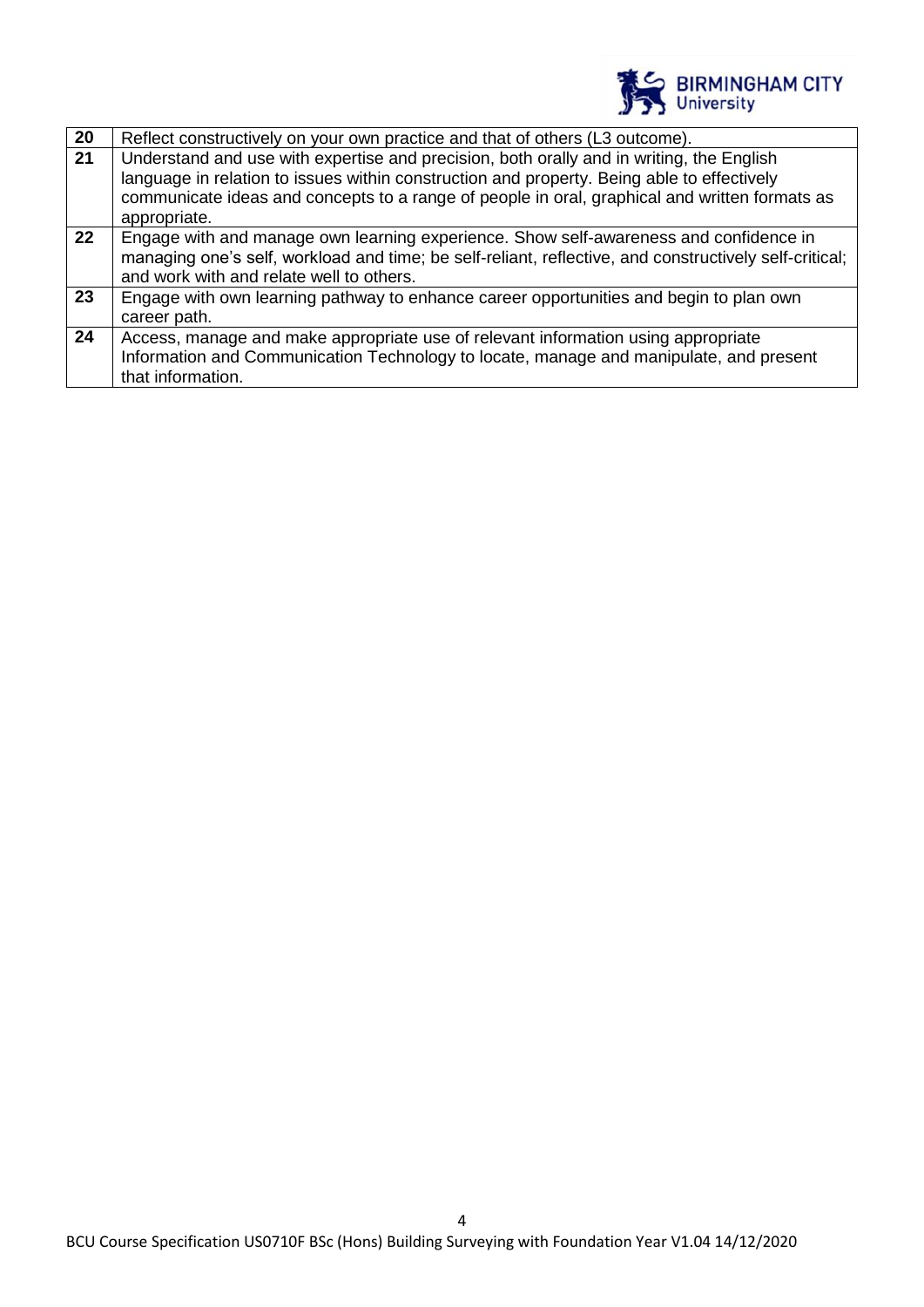

### **12 Course Requirements**

#### **12a Level 3:**

*In order to complete this course a student must successfully complete all the following CORE modules (totalling 120 credits):*

| <b>Module Code</b> | <b>Module Name</b>                            | <b>Credit Value</b> |
|--------------------|-----------------------------------------------|---------------------|
| <b>BNV3003</b>     | <b>Built Environment Context and Practice</b> | 20                  |
| <b>BNV3006</b>     | <b>Building Technology</b>                    | 20                  |
| <b>BNV3004</b>     | <b>Foundation Computing</b>                   | <b>20</b>           |
| <b>BNV3005</b>     | <b>Quantitative Methods</b>                   | 20                  |
| <b>BNV3001</b>     | <b>Academic and Personal Study Skills</b>     | 20                  |
| <b>BNV3002</b>     | Independent Practice                          | <b>20</b>           |

**Level 4:**

*In order to complete this course a student must successfully complete all the following CORE modules (totalling 120 credits):*

| <b>Module Code</b> | <b>Module Name</b>                                        | <b>Credit Value</b> |
|--------------------|-----------------------------------------------------------|---------------------|
| <b>BNV4103</b>     | <b>Built Environment Technology 1</b>                     | <b>20</b>           |
| <b>BNV4104</b>     | Integrated Digital Design - Residential                   | 20                  |
| <b>BNV4110</b>     | <b>Professional Environmental &amp; Materials Science</b> | 20                  |
| <b>BNV4106</b>     | Introduction to the Built Environment                     | <b>20</b>           |
| <b>BNV4108</b>     | Law                                                       | <b>20</b>           |
| <b>BNV4101</b>     | <b>Design &amp; Surveying Skills</b>                      | <b>20</b>           |

**Level 5:**

*In order to complete this course a student must successfully complete all the following CORE modules (totalling 120 credits):*

| <b>Module Code</b> | <b>Module Name</b>                            | <b>Credit Value</b> |
|--------------------|-----------------------------------------------|---------------------|
| <b>BNV5128</b>     | <b>Built Environment Technology 2</b>         | 20                  |
| <b>BNV5113</b>     | Integrated Digital Design - Commercial        | 20                  |
| <b>BNV5127</b>     | <b>BIM &amp; Facilities Management</b>        | 20                  |
| <b>BNV5125</b>     | <b>Design Practice</b>                        | 20                  |
| <b>BNV5110</b>     | <b>Building Pathology</b>                     | 20                  |
| <b>BNV5126</b>     | <b>Advanced Design &amp; Surveying Skills</b> | 20                  |
|                    |                                               |                     |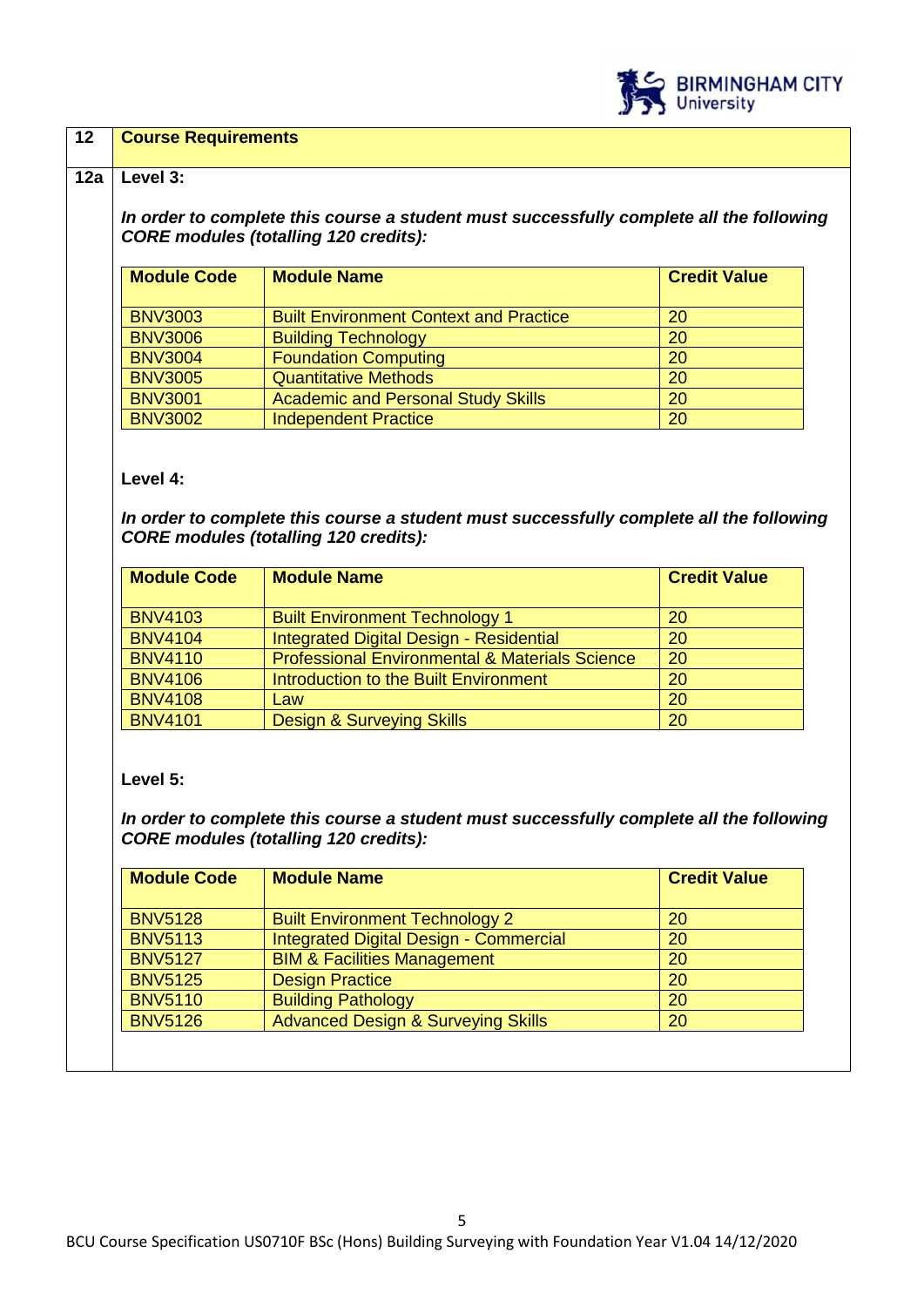

# **Professional Placement Year (optional)**

*In order to qualify for the award of Bachelor of Science with Honours Building Surveying with Professional Placement Year, a student must successfully complete all of the modules listed as well as the following Level 5 module:*

| <b>Module Code</b> | <b>Module Name</b>            | <b>Credit Value</b> |
|--------------------|-------------------------------|---------------------|
| <b>TBC</b>         | <b>Professional Placement</b> | 120                 |

### **Level 6:**

*In order to complete this course a student must successfully complete all the following CORE modules (totalling 120 credits):*

| <b>Module Name</b>                                 | <b>Credit Value</b> |
|----------------------------------------------------|---------------------|
| <b>Commercial Building Pathology and Surveying</b> | 20                  |
| Professionalism & Citizenship                      | 20                  |
| <b>Urban Design Practice in Context</b>            | <b>20</b>           |
| <b>Individual Honours Project</b>                  | 40                  |
| <b>Building Surveying Professional Skills</b>      | 20                  |
|                                                    |                     |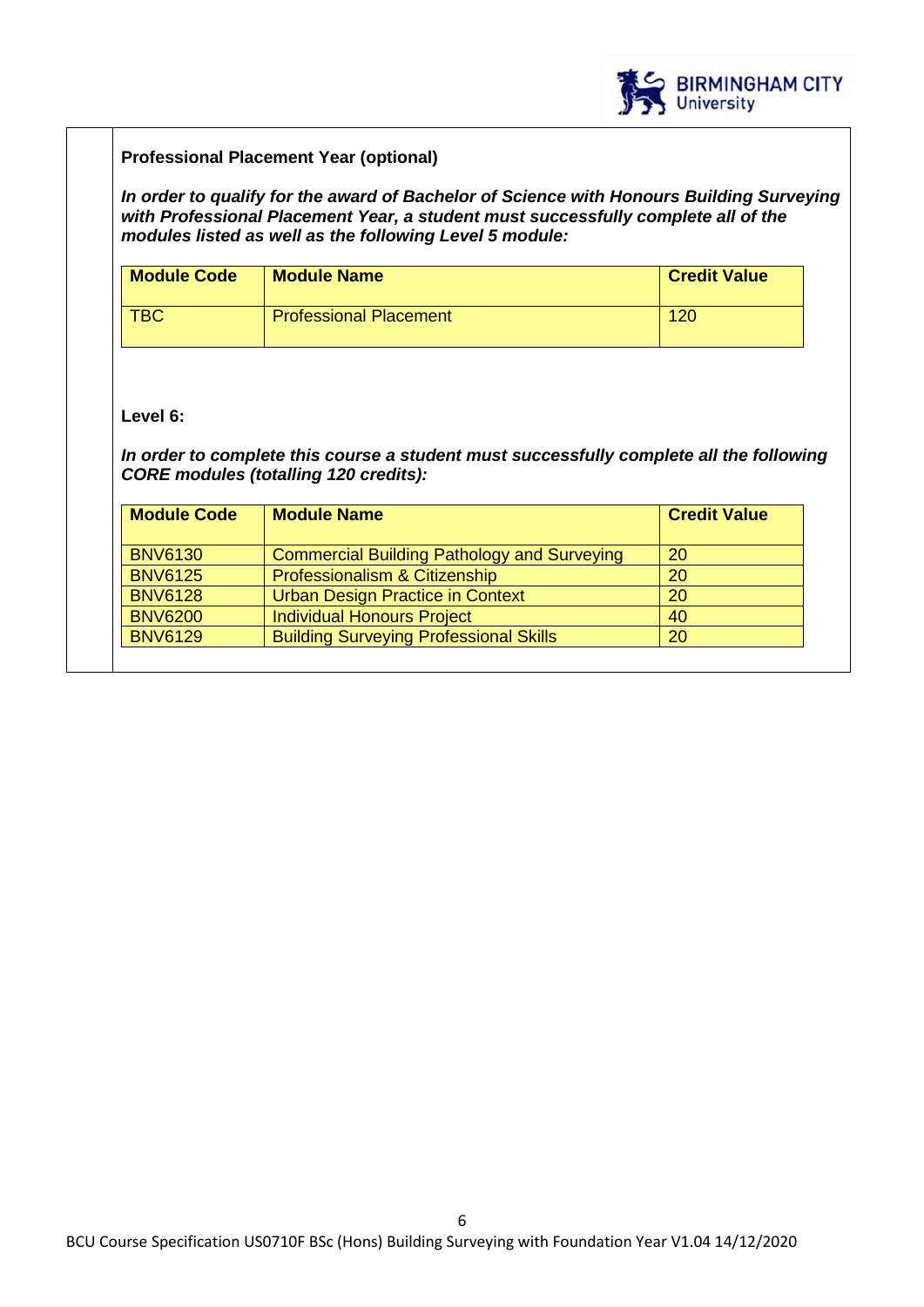

# **12b Structure Diagram**

# **Level 3**

| <b>SEMESTER ONE</b>                         | <b>SEMESTER TWO</b>                        |
|---------------------------------------------|--------------------------------------------|
| Core                                        | Core                                       |
| BNV3003: Built Environment Context and      | BNV3006: Building Technology (20 credits)  |
| Practice (20 credits)                       | BNV3005: Quantitative Methods (20 credits) |
| BNV3001: Academic and Personal Study Skills | BNV3002: Independent Practice (20 credits) |
| (20 credits)                                |                                            |
| BNV3004: Foundation Computing (20 credits)  |                                            |

# **Level 4**

| <b>SEMESTER ONE</b>                            | <b>SEMESTER TWO</b>                                  |
|------------------------------------------------|------------------------------------------------------|
| Core                                           | Core                                                 |
| BNV4106: Introduction to the Built Environment | <b>BNV4110: Professional Environmental Materials</b> |
| $(20 \text{ credits})$                         | & Science (20 credits)                               |
| BNV4103: Built Environment Technology 1        | BNV4101: Design & Surveying Skills                   |
| (20 credits)                                   | (20 credits)                                         |
| BNV4108: Law (20 credits)                      | BNV4104: Integrated Digital Design - Residential     |
|                                                | (20 credits)                                         |

# **Level 5**

| <b>SEMESTER ONE</b>                     | <b>SEMESTER TWO</b>                            |
|-----------------------------------------|------------------------------------------------|
| Core                                    | Core                                           |
| BNV5128 Built Environment Technology 2  | BNV5113 Integrated Digital Design - Commercial |
| (20 credits)                            | (20 credits)                                   |
| BNV5127 BIM & Facilities Management     | BNV5125 Design Practice (20 credits)           |
| (20 credits)                            | BNV5126 Advanced Design & Surveying Skills     |
| BNV5110 Building Pathology (20 credits) | (20 credits)                                   |

# **Professional Placement Year 3 (optional)**

# **Professional Placement Module 120 Credits**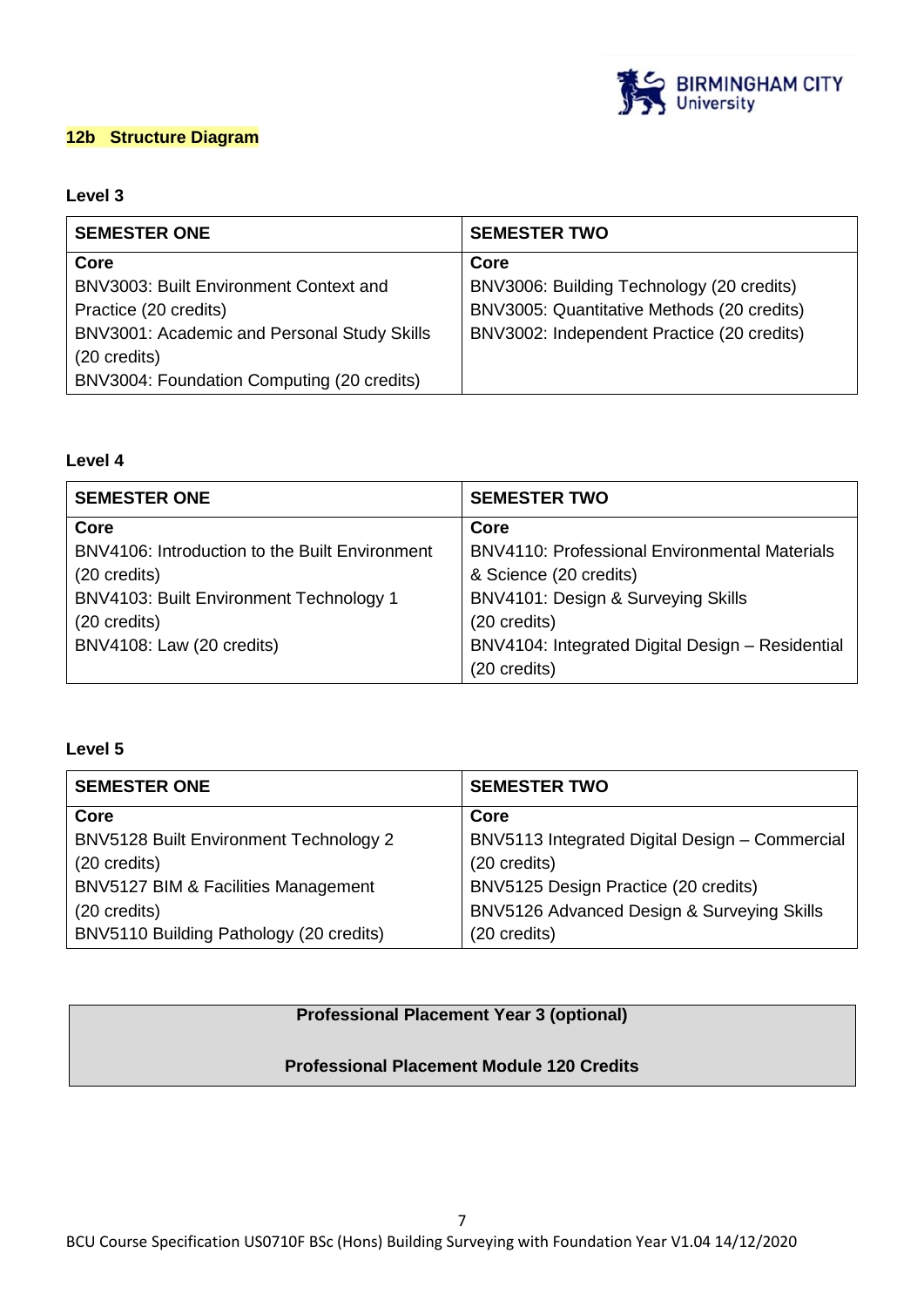

# **Level 6**

| <b>SEMESTER ONE</b>                              | <b>SEMESTER TWO</b>                        |
|--------------------------------------------------|--------------------------------------------|
| Core                                             | Core                                       |
| BNV6128: Urban Design Practice in Context        | BNV6130: Commercial Building Pathology and |
| (20 credits)                                     | Surveying (20 credits)                     |
| BNV6129: Building Surveying Professional Skills  | BNV6125: Professionalism & Citizenship     |
| (20 credits)                                     | (20 credits)                               |
| BNV6200: Individual Honours Project (40 credits) |                                            |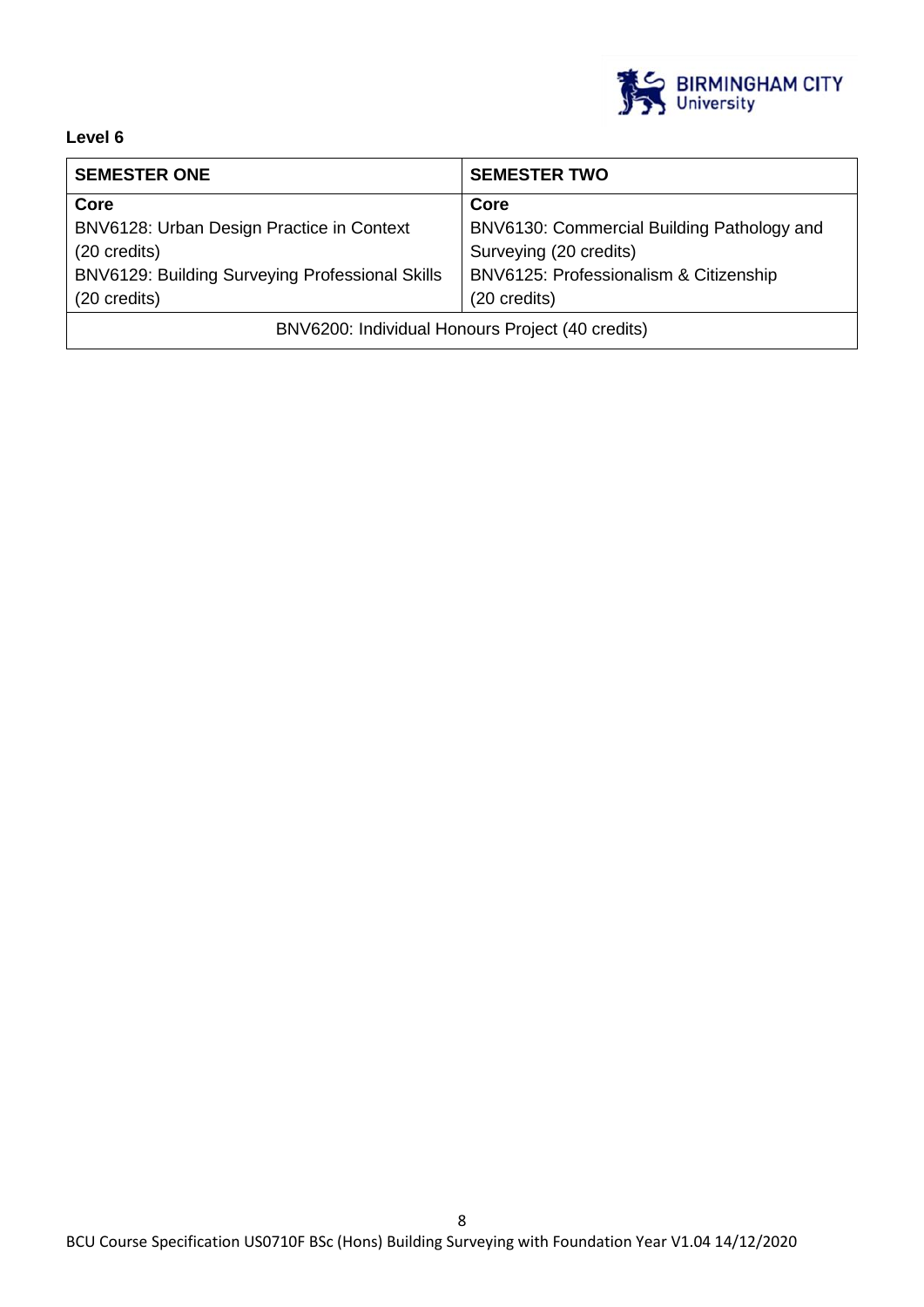

#### **13 Overall Student Workload and Balance of Assessment**

Overall student *workload* consists of class contact hours, independent learning and assessment activity, with each credit taken equating to a total study time of around 10 hours. While actual contact hours may depend on the optional modules selected, the following information gives an indication of how much time students will need to allocate to different activities at each level of the course.

- *Scheduled Learning* includes lectures, practical classes and workshops, contact time specified in timetable
- *Directed Learning* includes placements, work-based learning, external visits, on-line activity, Graduate+, peer learning
- *Private Study* includes preparation for exams

The *balance of assessment* by mode of assessment (e.g. coursework, exam and in-person) depends to some extent on the optional modules chosen by students. The approximate percentage of the course assessed by coursework, exam and in-person is shown below.

#### **Level 3**

### **Workload**

#### **% time spent in timetabled teaching and learning activity**

| <b>Activity</b>      | <b>Number of Hours</b> |
|----------------------|------------------------|
| Scheduled Learning   | 288                    |
| Directed Learning    | 432                    |
| <b>Private Study</b> | 480                    |
| <b>Total Hours</b>   | 1200                   |

#### **Balance of Assessment**

| <b>Assessment Mode</b> | Percentage |
|------------------------|------------|
| Coursework             | 87%        |
| Exam                   | 8%         |
| In-Person              | 5%         |

#### **Level 4**

#### **Workload**

#### **% time spent in timetabled teaching and learning activity**

| <b>Activity</b>      | <b>Number of Hours</b> |
|----------------------|------------------------|
| Scheduled Learning   | 288                    |
| Directed Learning    | 356                    |
| <b>Private Study</b> | 556                    |
| Total Hours          | 1200                   |

#### **Balance of Assessment**

| <b>Assessment Mode</b> | Percentage |
|------------------------|------------|
| Coursework             | 86%        |
| Exam                   |            |
| In-Person              | 14%        |